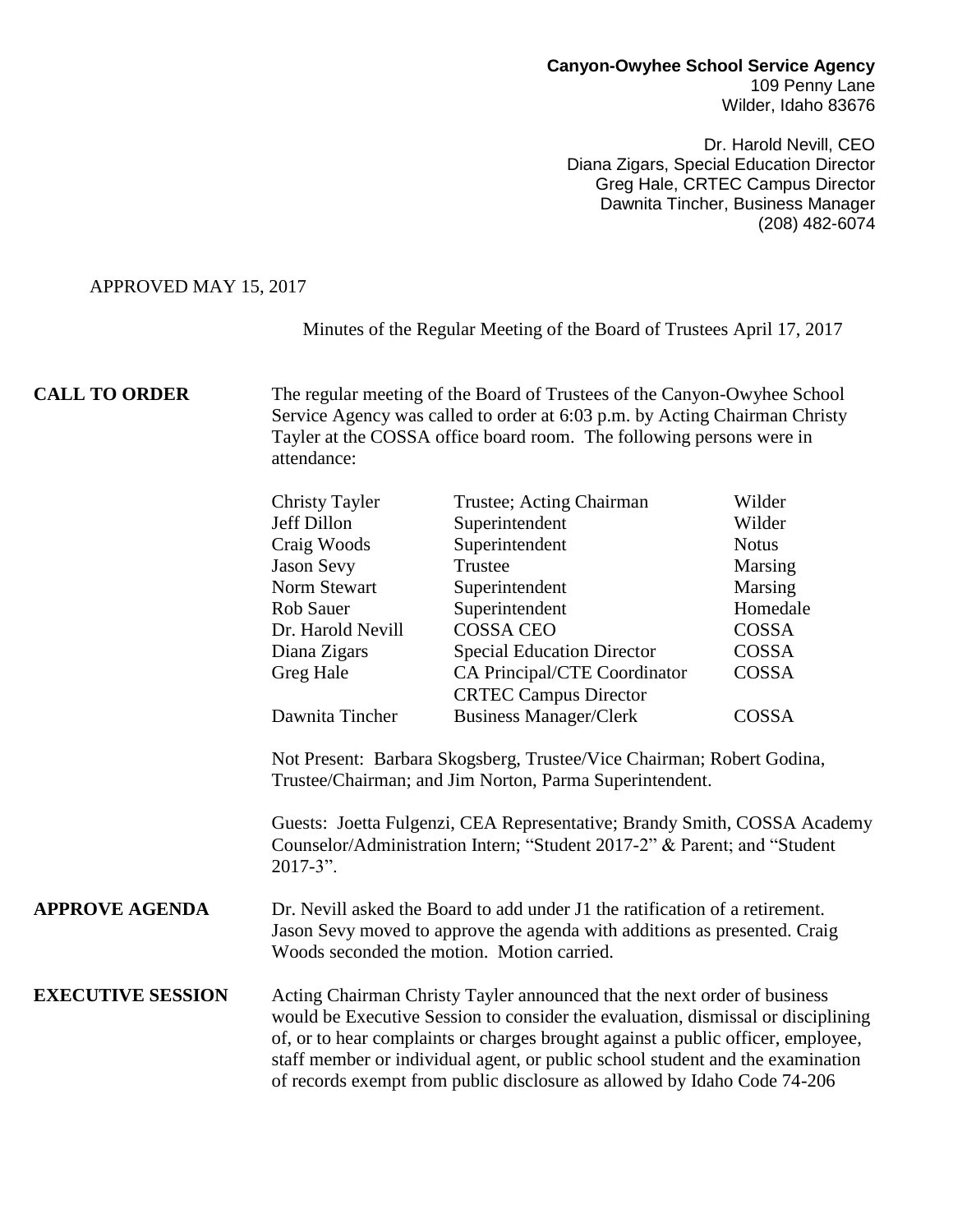$(1)(b)$ &(d). After a full and complete discussion upon motion duly made by Rob Sauer and seconded by Craig Woods the following resolution was presented:

Be it resolved that the Board of Trustees of the Canyon-Owyhee School Service Agency will recess from a public meeting into executive session pursuant to Section 74-206 Idaho Code, to consider the evaluation, dismissal or disciplining of, or to hear complaints or charges brought against a public officer, employee, staff member or individual agent, or public school student as allowed by Idaho Code 74-206 (1)(b) and the examination of records exempt from public disclosure as allowed by Idaho Code 74-206 (1)(d). Be it further resolved that following executive session the board will reconvene in public session for the purpose of conducting further business or for adjournment of the meeting. Roll call vote being conducted on the above and foregoing resolution and the same having been counted and found to be as follows: Wilder- Aye, Notus- Aye, Parma – Not Present, Marsing- Aye, Homedale- Aye, Acting Chairman Tayler declared said resolution adopted.

The minutes of the Executive Session of COSSA: The Board of Trustees having properly recessed from open session pursuant to Section 74-206 Idaho Code, directly thereupon convened into an executive session at 6:05 p.m. on the 17<sup>th</sup> day of April 2017 at the COSSA office board room, Wilder, Idaho to consider personnel and student issues as authorized by Section 74-206(1)(b) &(d), Christy Tayler, Jeff Dillon, Craig Woods, Jason Sevy, Norm Stewart, Rob Sauer, Brandy Smith, Dr. Harold Nevill, Diana Zigars, Greg Hale, Dawnita Tincher, "Student 2017-2" and parent, and "Student 2017-3" were present at the Executive Session. The Board then entered into discussion of the matter for which the Executive Session was held.

Jeff Dillon arrived at this time.

There being no further discussion concerning the subject matter of the Executive Session, at 6:51 p.m. Acting Chairman Tayler reconvened into open session.

**EXECUTIVE SESSION** Craig Woods moved to expel "Student 2017-2" from COSSA Academy **ACTION**(S) for the remainder of the school year allowing said student to return in the fall of 2017-2108 school year. Rob Sauer seconded the motion. Motion carried.

> Craig Woods moved to expel "Student 2017-3" from COSSA Academy for the remainder of the school year allowing said student to return to COSSA Academy for the June Summer 2017 session. Jason Sevy seconded the motion. Motion carried.

## **APPROVE MINUTES** Craig Woods moved to approve the minutes for the regular board meeting on March 20, 2017 as presented. Rob Sauer seconded the motion. Motion carried.

#### **BILL SCHEDULE** Jeff Dillon moved to approve the bill schedule as presented and allow Dr.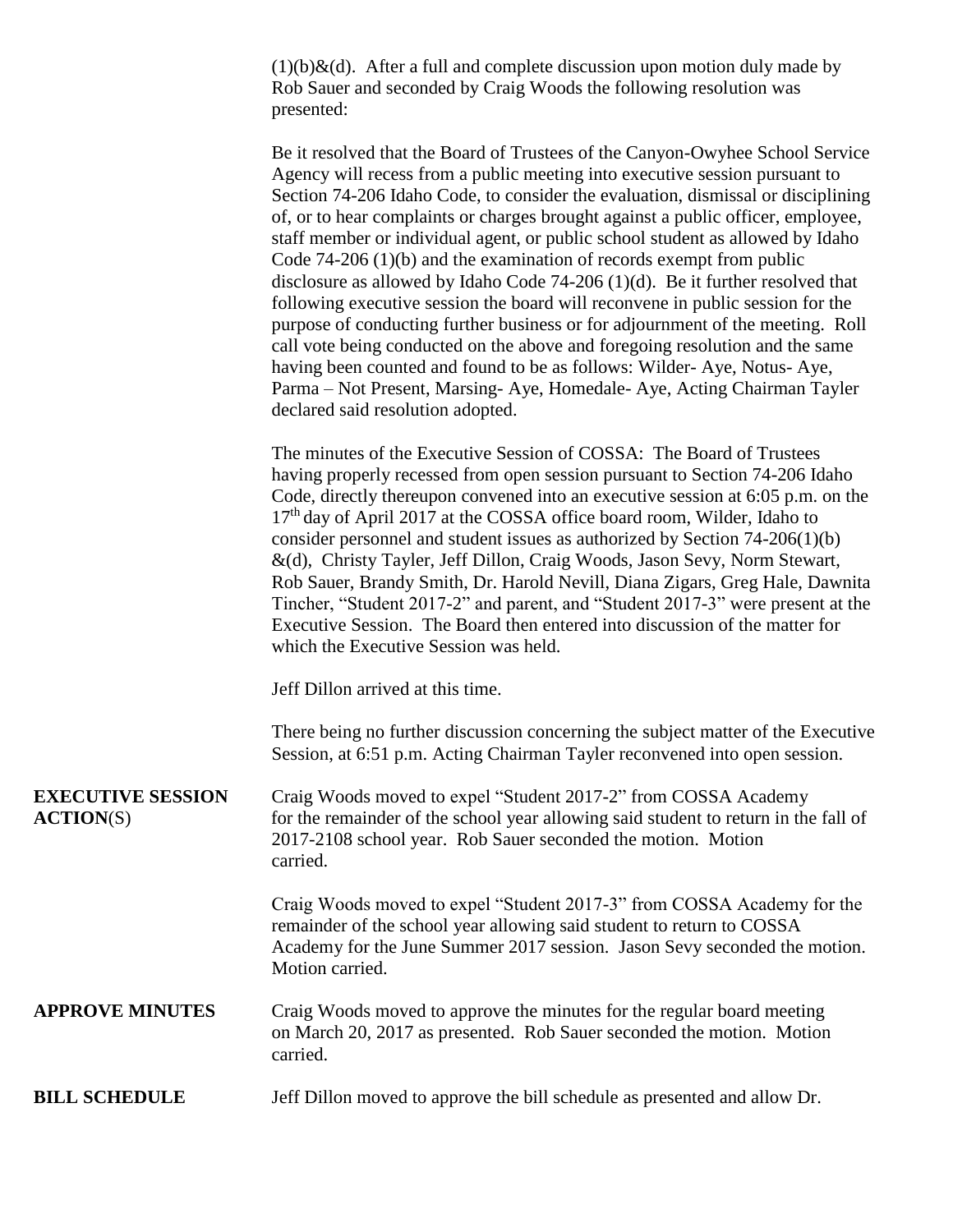|                                | Harold Nevill to sign them on an emergency basis for this month. Craig Woods<br>seconded the motion. Motion carried.                                                                                                                                                           |  |
|--------------------------------|--------------------------------------------------------------------------------------------------------------------------------------------------------------------------------------------------------------------------------------------------------------------------------|--|
| <b>OLD BUSINESS</b>            |                                                                                                                                                                                                                                                                                |  |
| <b>Payroll Projections</b>     | Jeff Dillon moved to approve the COSSA 2017-2018 Career Ladder as<br>presented. Jason Sevy seconded the motion. Motion carried.                                                                                                                                                |  |
|                                | Craig Woods moved to approve a 3% raise from the COSSA 2016-2017 Salary<br>Schedule for the 2017-2018 school year. Jeff Dillon seconded the motion.<br>Motion carried.                                                                                                         |  |
| <b>CTE Perkins Funding</b>     | Dr. Nevill discussed the allowable uses of Perkins funding for the 2017-2017<br>school year. No decisions were made.                                                                                                                                                           |  |
| 10S Placement Report           | Dr. Nevill discussed with the Board how the CTE teachers in the consortium<br>report student placement, and how that data is used by him to create the positive<br>placement report.                                                                                           |  |
| <b>NEW BUSINESS</b>            |                                                                                                                                                                                                                                                                                |  |
| <b>CEA</b>                     | Joetta Fulgenzi talked to the Board about the "Dumpster Dive" fundraiser that<br>Special Olympics would be holding here at the CRTEC facility on Saturday,<br>April 22, 2017.                                                                                                  |  |
| <b>Business Office</b>         | No additions to the submitted report.                                                                                                                                                                                                                                          |  |
| <b>Special Services Report</b> | Diana Zigars asked the Board to reinstate the Teacher Classroom Supply<br>allocations to the Special Education/Administrative Budget (#100). No<br>decisions were made.                                                                                                        |  |
| <b>Administrative Report</b>   | No additions to the submitted report.                                                                                                                                                                                                                                          |  |
| Career & Technical/CRTEC       | No additions to the submitted report.                                                                                                                                                                                                                                          |  |
| <b>Short-Term Training</b>     | No additions to the submitted report.                                                                                                                                                                                                                                          |  |
| <b>COSSA BOARD POLICIES</b>    |                                                                                                                                                                                                                                                                                |  |
| Policies – First Reading       | No policies to review for first reading this month.                                                                                                                                                                                                                            |  |
| Policies – Second Reading      | No policies to review for second reading this month.                                                                                                                                                                                                                           |  |
| <b>PERSONNEL</b>               | Diana Zigars asked the Board to ratify her acceptance of retirement at the end of the<br>school year from special education teacher Elaine Hammer. Rob Sauer moved to<br>ratify the acceptance of retirement as presented. Jeff Dillon seconded the motion.<br>Motion carried. |  |

Diana Zigars notified the Board that contracted SLP provider Cammi Burton